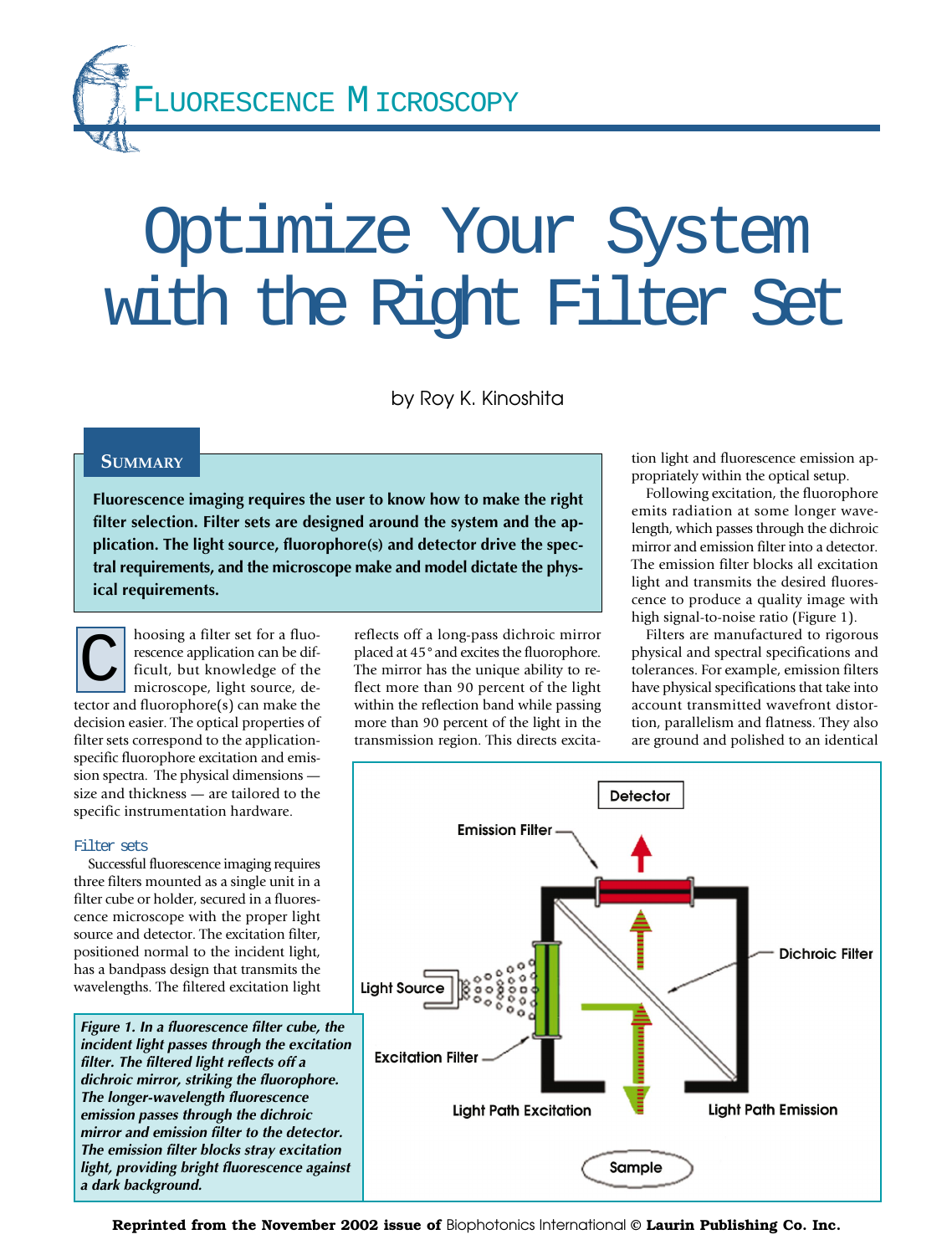# FLUORESCENCE MICROSCOPY

**Figure 2. Higher optical density crossover darkens the background. Single-band filter sets have the highest crossover, resulting in the best signal-to-noise ratio. Pinkel and multiband sets produce moderate blocking with compromised signalto-noise.**

thickness to maintain clarity and focus when interchanged. A filter set is designed so that the tolerances of the three filters are compatible. It is important to note that filters cannot be randomly interchanged without the possibility of compromising performance.

#### Tight tolerances

To ensure an optimal signal-to-noise ratio, which produces bright fluorescence emission against a black background, excitation and emission filters must meet tight transmission and blocking tolerances. Dichroic mirrors also must meet tight tolerances Optical density, OD, the degree of blocking, is calculated as  $-\log$ (transmission). For example, OD1 = 10 percent transmission, OD2 = 1 percent transmission and OD3 = 0.1 percent transmission. Background blackness is controlled by attenuating excitation light through the emission filter. The degree of attenuation is determined at the wavelength where light passes through both filters, known as the point of crossover blocking, and toleranced to ≥OD5 (Figure 2). Multiband sets cross over at ≥OD3 because multiple passbands yield moderate blocking, resulting in a lower signal-to-noise ratio.

Bandpass filters consist of either a single interference coating or a combination of a short-pass filter, which transmits a given wavelength and all shorter ones to about 300 to 400 nm, and a longpass filter, which blocks a given wavelength range and transmits longer wavelengths (Figure 3). The steepness of the transition between the transmission and near-band blocking — important design and performance features — depends on the filter design and phase thickness (number of optical interference coating layers). More filters are placed in series to extend blocking to the UV and/or the IR.

Coatings with a high phase thickness produce the steepest transition region available, characterized by a 1 percent, five-decade slope factor. This means that



a 500-nm long-pass filter (the wavelength at 50 percent transmission) will achieve OD5 blocking (0.001 percent transmission) at 495 nm, or 500 nm minus 1 percent. Less demanding and less expensive designs have five-decade slope factors of 3 to 5 percent. Designs and manufacturing technologies produce filters of radically different band shape and throughput, allowing application-specific properties.

To extend blocking, coated and absorption glasses can be added to the filter assembly. A typical filter consists of multiple glass stacks laminated together. Arrows printed on the filter rings indicate the orientation at which the incident light is selectively reflected prior to absorption (if applicable). This minimizes thermal load and optimizes filter life. In addition, autofluorescing substrates are placed downstream in the glass stacks to minimize their excitation. Because detectors are sensitive to energy in the near-IR, excitation filters must be fully blocked out of band from the UV to 1150 nm. Emission filters, on the other hand, must

be blocked only on the low side. Adding a red-side blocker is usually unnecessary and will reduce transmission. For applications that exclude the excitation filter, or for multiphoton microscopy, blocking strategies differ and should be reviewed prior to purchase.

#### System-based needs

Epifluorescence systems are the most common in fluorescence microscopy. Standard filter sets for this have transmission and blocking optimized for the application's fluorophore(s) and the white light used for excitation, usually a mercury arc or xenon arc lamp. The mercury arc lamp is most commonly used because of its brightness. Its five energy peaks — 365, 405, 436, 546 and 577 nm — affect application performance and are considered in the filter set designs. The xenon lamp, though not as bright, irradiates fairly uniformly between 300 and 800 nm with energy peaks beginning at ~820 nm; it is recommended for ratio imaging.

The Nipkow disc scanning confocal

### Decoding filter descriptions

lilter descriptions are identified by center wavelength, filter design code and full width half maximum. The values are nominal; actual values vary within accepted manufacturing tolerances. For example, a 490DF20 filter has a 490 nm center wavelength, a Fabry-Perot design and a 20-nm bandwidth, or a 480- to 500-nm passband (all values are approximate). A 490DF20 passband is 490 ±10 nm, not 490 ±20 nm. The blocking characteristic of the filter is inadequately explained in the description alone.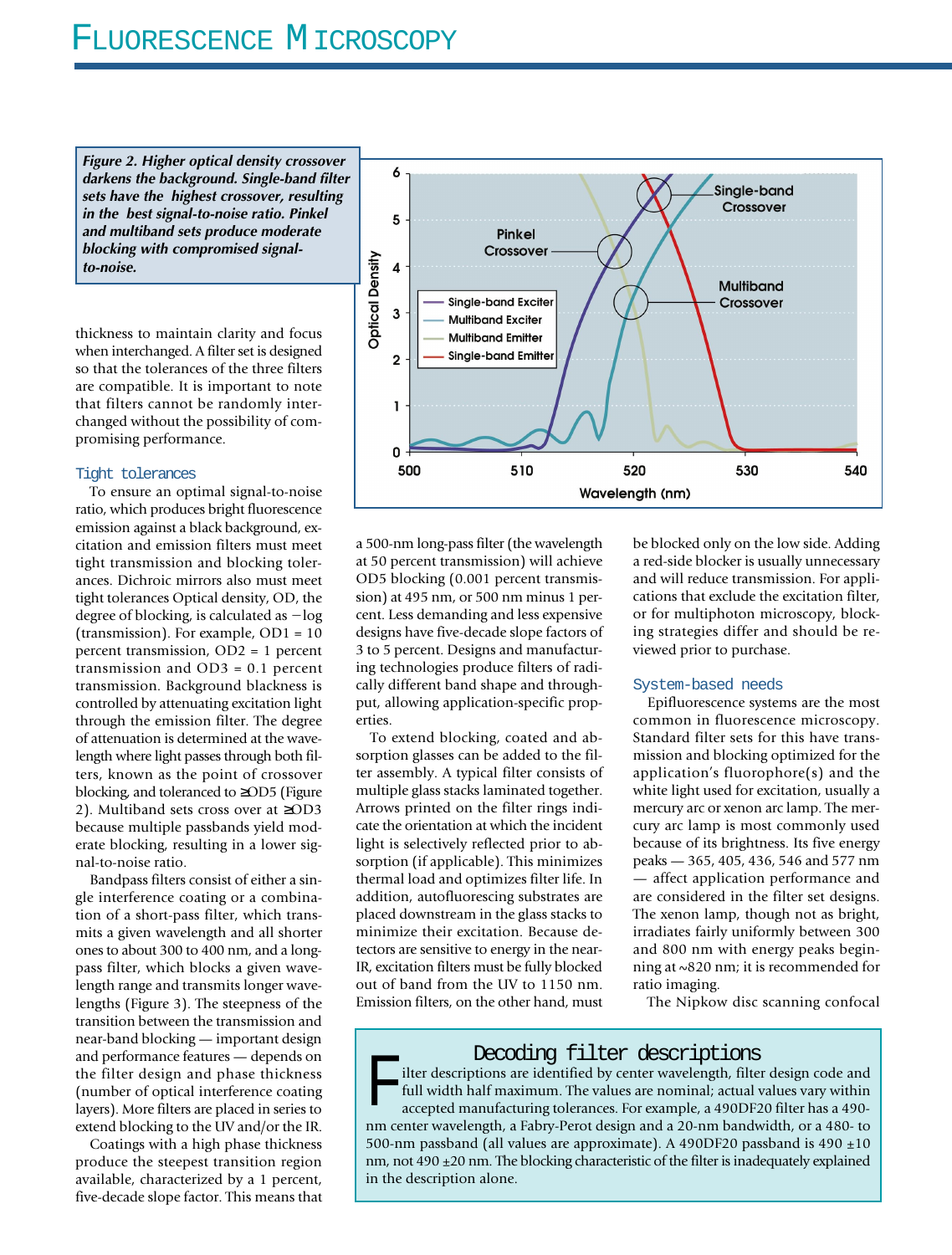microscope contains optics similar to those in the epifluorescence system and thus requires similar filters. However, laser scanning confocal microscopes require filters designed for the specific laser used for excitation. The secondary lines and other unwanted background signals caused by lasers demand customized excitation filters. Emission filters must have much greater than OD5 blocking and antireflection coatings on both sides to minimize skew rays reflecting off secondary surfaces. As in epifluorescence systems, dichroic mirrors must efficiently reflect specific laser wavelengths and transmit the desired fluorescence.

Multiphoton microscopy, another laser-based fluorescence technique, requires a tunable pulsed Ti:sapphire infrared laser. This light source excites shorter-wavelength fluorophores, contrary to conventional fluorescence systems. At the focal point, a fluorophore absorbs two photons simultaneously. The combined energy elevates the fluorophore's electrons to a higher energy level, causing it to emit a photon of lower energy when the electrons return to the ground state. For example, a 900-nm laser pulse will excite at 450 nm and yield fluorescence emission at ~500 nm, depending on the fluorophore. This technique generally uses a combination of a shortpass dichroic mirror and an emission filter with deep blocking at the laser line. An all-purpose multiphoton short-pass dichroic mirror reflects radiation between 700 and 1000 nm — the range of Ti:sapphire lasers — and transmits visible light. The emission filter must transmit fluorescence and block the laser light to more than OD6.

#### Application relevance

A number of applications have been developed around epifluorescence, and some are being extended to confocal and multiphoton. For instance, the ratio imaging technique can be used to quantify environmental parameters such as calcium-ion concentration, pH and molecular interactions, and it demands a unique set of filters. For example, Fura-2, a calcium-dependent fluorophore, has excitation peaks at 340 and 380 nm, necessitating excitation filters that coincide with the peaks and a dichroic mirror that reflects them. The xenon arc lamp is an ideal excitation source for epifluorescence because of its uniform intensity over the



**Figure 3. In the theoretical transmission of two bandpass designs (top), the differences in passband transmission are moderate, but the out-of-band transmission is more attenuated using the two-coating design. The corresponding theoretical blocking curves (bottom) show that the single-coating design has moderate near-band blocking, while the short-pass/long-pass design has deeper and more extensive blocking.**

excitation range. A mercury arc source may require additional balancing filters to attenuate the effects of the energy peaks.

In fluorescence resonance energy transfer (FRET), energy is transferred via dipole-dipole interaction from a donor fluorophore to a nearby acceptor fluorophore. The donor emission and acceptor excitation must spectrally overlap for the transfer to happen. A standard FRET filter set consists of a donor excitation filter, a dichroic mirror and an acceptor emission filter. Separate filter sets for the donor and acceptor are recommended to verify dye presence, but most importantly, single-dye controls are needed because donor bleedthrough into the acceptor emission filter is unavoidable (Figure 5).

Multicolor imaging is extending to 800 nm, with far-red fluorophores readily available and CCD camera quantum efficiencies being pushed to 1200 nm. There are a multitude of filter combinations from which to choose, depending on the application. Each has its own advantages and disadvantages. A standard multiband filter set allows simultaneous color detection by eye and is designed